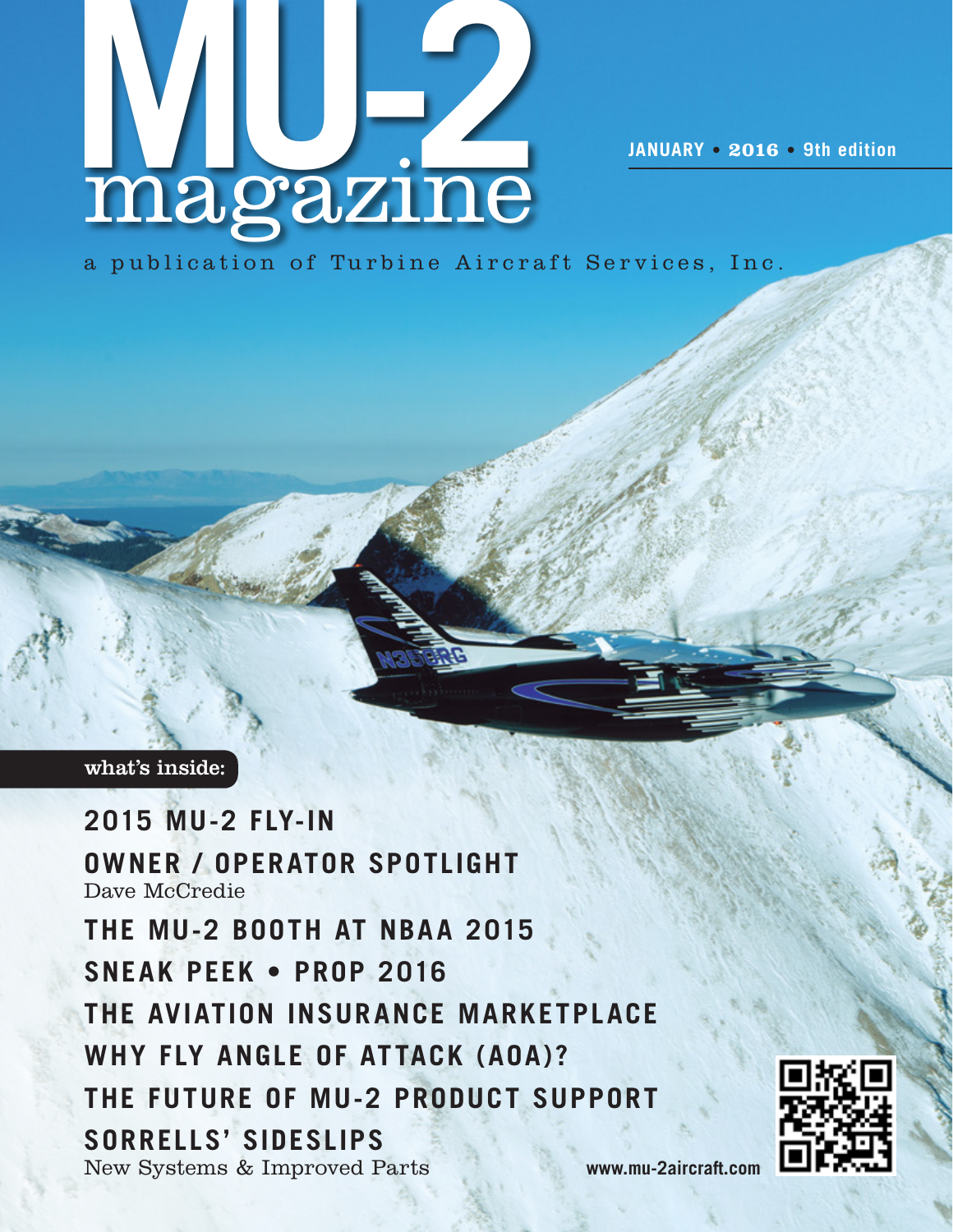# **Why Fly Angle of Attack (AOA)?**

## by Ron Renz

Angle of Attack (AOA) systems increase safety by indicating and alerting the pilot when entering a critical phase of flight which might result in LOSS OF CONTROL due to a stall or spin unless immediate and appropriate action is taken. An AOA system does this by increasing pilot awareness of the MARGIN FROM STALL.

## **How does AOA accomplish that? Perhaps a short engineering lesson will help.**

The ability of an airplane to fly depends on the lift produced. As the AOA increases approaching stall, airflow begins to detach from the top surface of the wing, losing efficiency, until at some point airflow separates with a corresponding large decrease in lift. This is the critical AOA where the aerodynamic stall occurs (see Figure 1).



**Figure 1 Wing Flow Separation at Stall Figure 1: Wing Flow Separation at Stall**

Aircraft stall speed varies with weight, load factor (i.e. G's), bank angle, power and density altitude. There are other factors that affect stall speed but these are the big ones. Angle of attack is defined as the angle between the relative wind acting on the wing and the wing chord line. This is depicted in Figure 2. During testing,



**Figure 2 Define Angle of Attack Figure 2: Define Angle of Attack**

engineers measure lift and convert it into a dimensionless term called Lift Coefficient (C<sub>L</sub>). Generally we represent the lift characteristics of the airplane using a graph of Lift Coefficient (C<sub>L</sub>) vs Angle of Attack (for AOA, we typically use the term Alpha or use the Greek symbol  $\alpha$ ).



**Figure 3: Typical Lift Curve Slope**

Figure 3 presents a typical  $C_{L}$  vs  $\alpha$  curve. Note the slope of the curve is approximately 0.1  $\textsf{C}_\textsf{L}$  per degree of AOA. The beauty of this depiction is that  $\mathsf{C}_\mathsf{L}$  is a dimensionless quantity that includes lift (i.e. weight or G's) and airspeed in its calculation and allows engineers to analyze the airplane lift in any situation regardless of weight, wing loading (i.e. as it changes due to bank angle), etc. The stall of the wing is well defined by this curve as it occurs at the peak that is shown at the highest  $C_{L}$ . This is where the flow separates from the top of the wing, and the wing stalls aerodynamically. **THE WING WILL ALWAYS STALL AT THE SAME ANGLE OF ATTACK**, regardless of the airspeed, wing loading etc. All pilots should be familiar with the stall Speed vs Bank angle chart that appears in all Airplane Flight Manuals. Figure 4 presents the chart for the MU-2B-60 (Marquise). What this graph shows is how the airspeed changes as the load factor increases (i.e. increasing  $\mathsf{C}_\mathsf{L}$ ) in level flight due to bank angle. Note that load factor can be increased not only by turning in level flight, but



Ron Renz is a member of the MHIA engineering support team for the MU-2B, with degrees in both Aerospace and Mechanical Engineering. Ron carries an ATP certificate, is an A&P with Inspection Authorization, and has served as both a flight test engineer and a flight test pilot. Ron has worked on STC programs, new aircraft programs and has developed specialized techniques for simulator data gathering during flight test programs.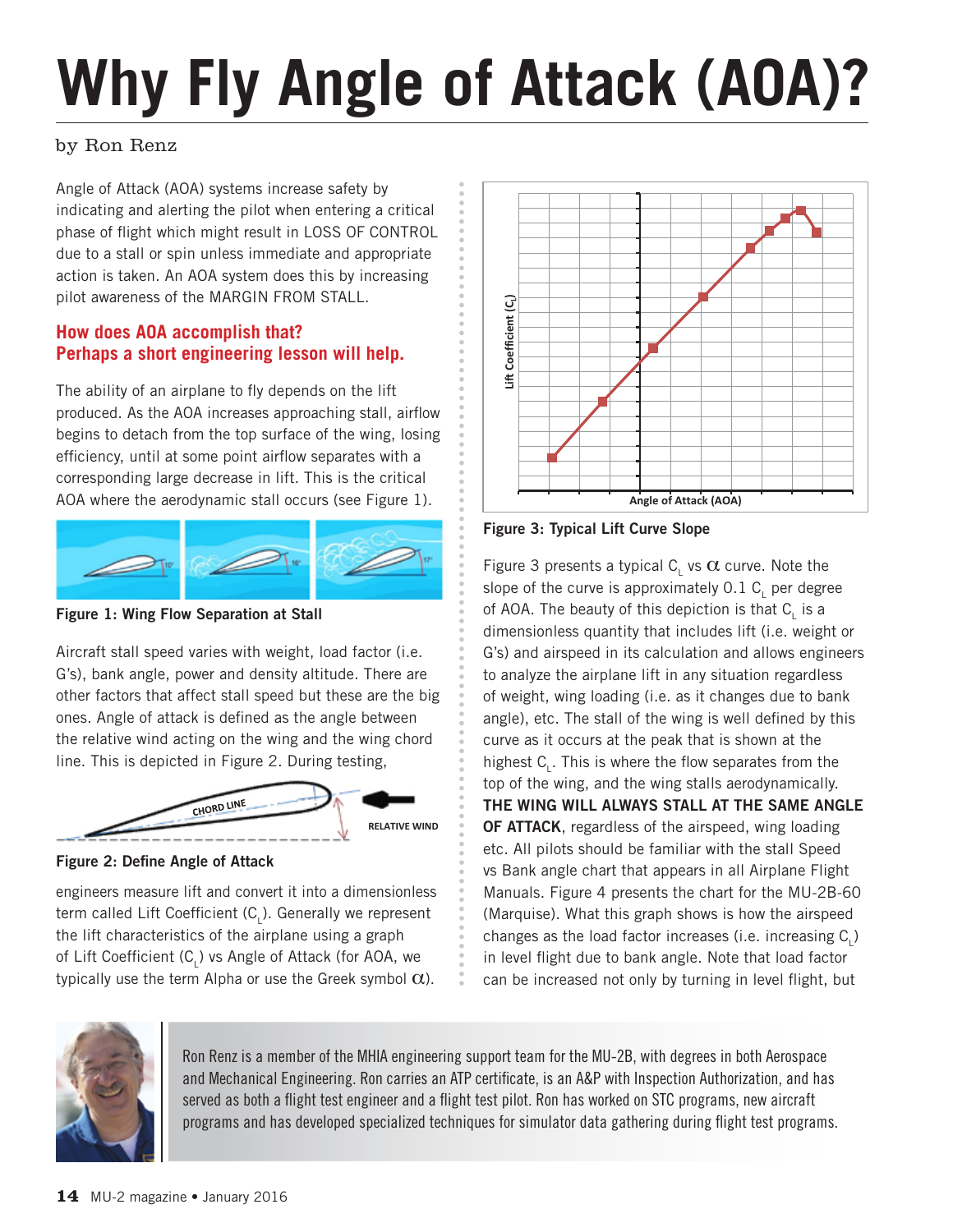

**Figure 4: Stall Speed vs Angle of Bank MU‐2B‐60 Figure 4: Stall Speed vs Angle of Bank MU-2B-60**

also by pulling back on the yoke in any attitude, including wings level, so long as the airfoil has not reached the critical AOA. Incidentally, aerobatic pilots know they can fly an airplane at very low speeds, even zero airspeed, as long as there is no wing loading, and use that knowledge to perform various very slow speed maneuvers under full control.

### **Why have we not had Angle of Attack Systems before?**

Actually, all certified airplanes have some means to measure angle of attack. These have traditionally been used to trigger the stall warning system. On the MU-2B airplane this Angle of Attack Sensor is a stall vane located on the leading edge of the right wing, and it triggers the stick shaker. So even though you may not have been aware of it, pilots have been flying with an angle of attack warning system since they started flying airplanes. For many decades, Navy pilots have been using angle of attack as the primary indicator to fly approaches to aircraft carriers. Many commercial airplanes have had angle of attack indication systems installed to aid the pilot, although some of these earlier AOA systems were quite costly.

Recent technology advances have allowed production of Angle of Attack Systems that accurately measure and display angle of attack information to the pilot at a low cost. An example of the system in the final approval process for the MU-2B is shown in Figure 5. A probe



**Figure 5: Alpha Systems Angle of Attack Indicator and Under Wing Probe**

with no moving parts is used to sense the angle of attack. Pressure differential between the 2 ports on the probe is directly proportional to the angle of the air flowing across the probe, and thus AOA across the wing. This pressure difference is measured and the angle of the air flow is presented on a cockpit display that shows the AOA as 14 unique steps. How these relate to the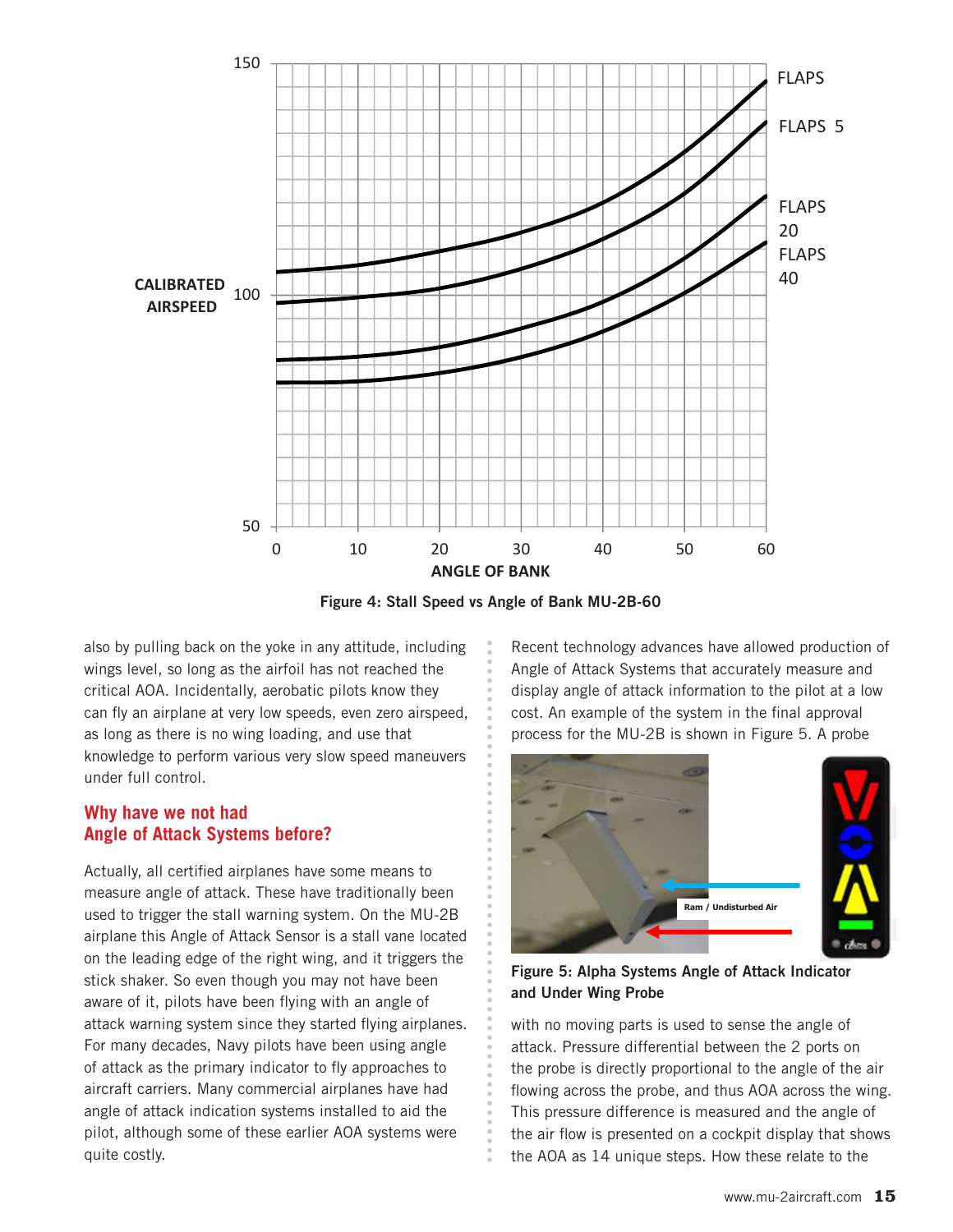

**Figure 6: Lift Curve Slope and Angle of Attack Indication**

lift curve slope is shown in Figure 6. The important understanding from this Figure 6 is that; **AS YOUR ANGLE OF ATTACK INCREASES, YOUR MARGIN OF AVAILABLE LIFT PRIOR TO STALL DECREASES**, which is displayed to the pilot in an easy to understand method.

#### **Displaying Angle of Attack to the Pilot**

This AOA system for the MU-2B uses an intuitive design to indicate to the pilot the relative angle of attack of the airplane and assist in establishing the appropriate approach speed. As the pilot slows the airplane, the angle of attack increases, the display steps thru the various segments as shown in Figure 7, where green is high speed, yellow is slowing toward approach speed, blue indicates normal approach speed, and red indicates **TOO SLOW** (or too high a G load). The red indications are coupled with a voice alert through the headset stating "TOO SLOW" prior to stick shaker. The basic premise used in the display logic is that the RED chevrons intuitively point down advising the pilot to lower the nose. BLUE is the appropriate approach speed, a circle, and yellow is GOOD, with the chevrons pointing up advising the pilot to raise the nose to achieve the appropriate approach speed.



**Figure 7: AOA Display Progression**